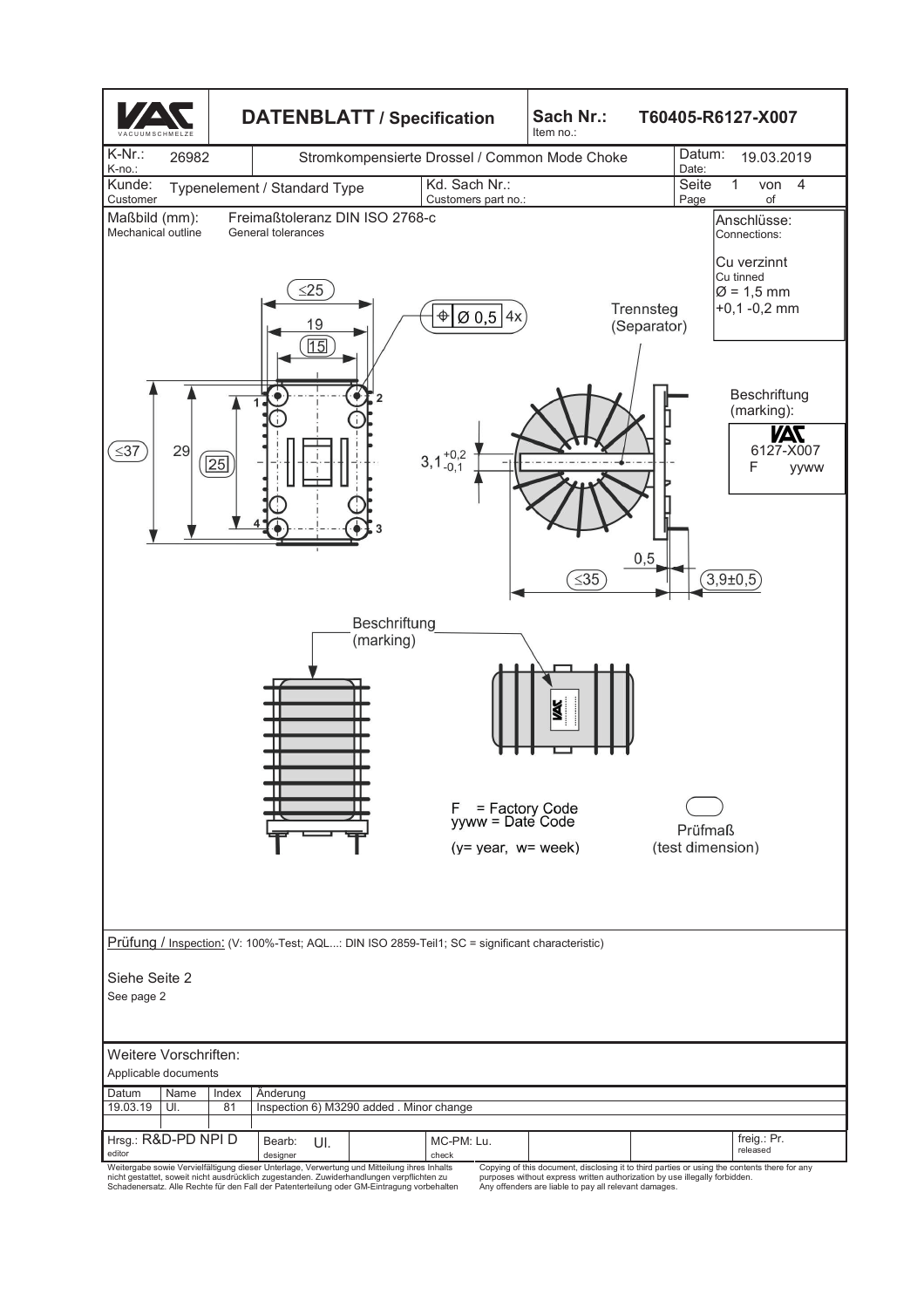| <b>DATENBLATT / Specification</b>                                                                                                                   |                                                                                                                    |                                                                                                                                                                                                         |       |                                                                                                                                                                                          |                 |                     |                                                    |  | Sach Nr.:<br>T60405-R6127-X007<br>Item no.:                                                                                  |                               |                                                       |  |                         |  |  |
|-----------------------------------------------------------------------------------------------------------------------------------------------------|--------------------------------------------------------------------------------------------------------------------|---------------------------------------------------------------------------------------------------------------------------------------------------------------------------------------------------------|-------|------------------------------------------------------------------------------------------------------------------------------------------------------------------------------------------|-----------------|---------------------|----------------------------------------------------|--|------------------------------------------------------------------------------------------------------------------------------|-------------------------------|-------------------------------------------------------|--|-------------------------|--|--|
| $K-Nr$ .:<br>26982<br>K-no.:                                                                                                                        | Stromkompensierte Drossel / Common Mode Choke                                                                      |                                                                                                                                                                                                         |       |                                                                                                                                                                                          |                 |                     |                                                    |  |                                                                                                                              | Datum:<br>19.03.2019<br>Date: |                                                       |  |                         |  |  |
| Kd. Sach Nr.:<br>2<br>Kunde:<br>Seite<br>von<br>Typenelement / Standard Type<br>Customer<br>Customers part no.:<br>Page<br>of                       |                                                                                                                    |                                                                                                                                                                                                         |       |                                                                                                                                                                                          |                 |                     |                                                    |  |                                                                                                                              |                               |                                                       |  | $\overline{4}$          |  |  |
| Anschlußschema:<br>Schematic diagram                                                                                                                |                                                                                                                    |                                                                                                                                                                                                         |       |                                                                                                                                                                                          |                 |                     |                                                    |  | Betriebsdaten/Charakteristische Daten (Typische Werte):<br>Operational data/characteristic data (typical values):            |                               |                                                       |  |                         |  |  |
|                                                                                                                                                     |                                                                                                                    |                                                                                                                                                                                                         |       |                                                                                                                                                                                          |                 |                     | $f=10kHz$                                          |  | f=100kHz                                                                                                                     | DC                            |                                                       |  |                         |  |  |
|                                                                                                                                                     | N <sub>2</sub>                                                                                                     |                                                                                                                                                                                                         |       |                                                                                                                                                                                          | $L$ [mH]<br>ΙZΙ | $[\Omega]$          | 8.2<br>535                                         |  | 1.9<br>1930                                                                                                                  |                               |                                                       |  |                         |  |  |
|                                                                                                                                                     |                                                                                                                    | 3                                                                                                                                                                                                       |       |                                                                                                                                                                                          | lunbal. [MA]    |                     | 29                                                 |  | 59                                                                                                                           | 26                            |                                                       |  |                         |  |  |
| ה 1<br>$\bullet$ N1                                                                                                                                 | $L_s$ / $L_{leak}$ =7.2 $\mu$ H $\pm$ 25% and f = 100 kHz (Eine Wicklung kurzgeschlossen<br>/ one winding shorted) |                                                                                                                                                                                                         |       |                                                                                                                                                                                          |                 |                     |                                                    |  |                                                                                                                              |                               |                                                       |  |                         |  |  |
| ü<br>$\equiv$                                                                                                                                       | 1:1                                                                                                                |                                                                                                                                                                                                         |       | Bemessungsisolationsspannung / rated insulation voltage:<br>$U_{\text{is}} = 525 V_{\text{RMS}}$ (Funktionsisolation, Verschmutzungsgrad 1<br>/functional isolation, pollution degree 1) |                 |                     |                                                    |  |                                                                                                                              |                               |                                                       |  |                         |  |  |
|                                                                                                                                                     |                                                                                                                    |                                                                                                                                                                                                         |       |                                                                                                                                                                                          |                 |                     | $I_N$ = 2 × 13 A, R <sub>Cu</sub> = 5,4 m $\Omega$ |  |                                                                                                                              |                               | $m \approx 40 g$                                      |  |                         |  |  |
|                                                                                                                                                     |                                                                                                                    |                                                                                                                                                                                                         |       |                                                                                                                                                                                          |                 |                     | Lagertemperatur / storage temperature:             |  | max. Betriebstemperatur / max. operation temperature: $T_{op} = 150^{\circ}$ C<br>Umgebungstemperatur / ambient temperature: |                               | $T_{st}$ = -40°C+85°C<br>$T_a = -40^{\circ}$ C +115°C |  |                         |  |  |
|                                                                                                                                                     | Prüfung / Inspection: (V: 100%-Test; AQL: DIN ISO 2859-Teil1; SC = significant characteristic)                     |                                                                                                                                                                                                         |       |                                                                                                                                                                                          |                 |                     |                                                    |  |                                                                                                                              |                               |                                                       |  |                         |  |  |
| 1)(V)                                                                                                                                               | M3014:                                                                                                             |                                                                                                                                                                                                         |       |                                                                                                                                                                                          |                 |                     | $U_{p,eff}$ = 1,85 kV, 1 s, N gegen/to N           |  |                                                                                                                              |                               |                                                       |  |                         |  |  |
| 2)(V)                                                                                                                                               | M3011/1:                                                                                                           |                                                                                                                                                                                                         | $L_1$ |                                                                                                                                                                                          |                 |                     |                                                    |  | $= 1.9$ mH $-30\%$ / +50% f = 100 kHz, U <sub>AC,eff</sub> = 1,0 V (SC)                                                      |                               |                                                       |  |                         |  |  |
| 3)(V)                                                                                                                                               |                                                                                                                    | Polarität / Übersetzungsverhältnis: Toleranz ± 5% (±0Wdg.)<br>M3011/6:<br>Polarity / Turns ratio:<br>Tolerance                                                                                          |       |                                                                                                                                                                                          |                 |                     |                                                    |  |                                                                                                                              |                               |                                                       |  |                         |  |  |
| 4) (AQL 1/S4)                                                                                                                                       | M3011/5:                                                                                                           |                                                                                                                                                                                                         |       |                                                                                                                                                                                          |                 |                     |                                                    |  | $R_{Cu1}$ = 5,4 m $\Omega$ +20% -30%; $R_{Cu2}$ = 5,4 m $\Omega$ +20% -30%                                                   |                               |                                                       |  |                         |  |  |
| 5)(V)                                                                                                                                               |                                                                                                                    | M3200:<br>Mechanische Prüfung / mechanical test<br>check of the test dimensions:<br>$\{ length \leq 37$ mm, width $\leq 25$ mm $\}$ ,<br>height $\leq$ 35 mm, pin length: 3.9 ( $\pm$ 0.5) mm, pin grid |       |                                                                                                                                                                                          |                 |                     |                                                    |  |                                                                                                                              |                               |                                                       |  |                         |  |  |
| 6) (Fix 05)                                                                                                                                         | M3290:<br>Lötbarkeitstest nach Abschnitt 1<br>solderability test acc. to chapter 1                                 |                                                                                                                                                                                                         |       |                                                                                                                                                                                          |                 |                     |                                                    |  |                                                                                                                              |                               |                                                       |  |                         |  |  |
| Messungen nach Temperaturangleich der Prüflinge an Raumtemperatur<br>Measurements after temperature balance of the test samples at room temperature |                                                                                                                    |                                                                                                                                                                                                         |       |                                                                                                                                                                                          |                 |                     |                                                    |  |                                                                                                                              |                               |                                                       |  |                         |  |  |
| Hrsg.: R&D-PD NPI D<br>editor<br>Weitergabe sowie Vervielfältigung dieser Unterlage. Verwerfung und Mitteilung ihres Inhalts                        |                                                                                                                    | Bearb:<br>designer                                                                                                                                                                                      | UI.   |                                                                                                                                                                                          |                 | MC-PM: Lu.<br>check |                                                    |  | Copying of this document disclosing it to third parties or using the contents there for any                                  |                               |                                                       |  | freig.: Pr.<br>released |  |  |

Weitergabe sowie Vervielfältigung dieser Unterlage, Verwertung und Mitteilung ihres Inhalts<br>nicht gestattet, soweit nicht ausdrücklich zugestanden. Zuwiderhandlungen verpflichten zu<br>Schadenersatz. Alle Rechte für den Fall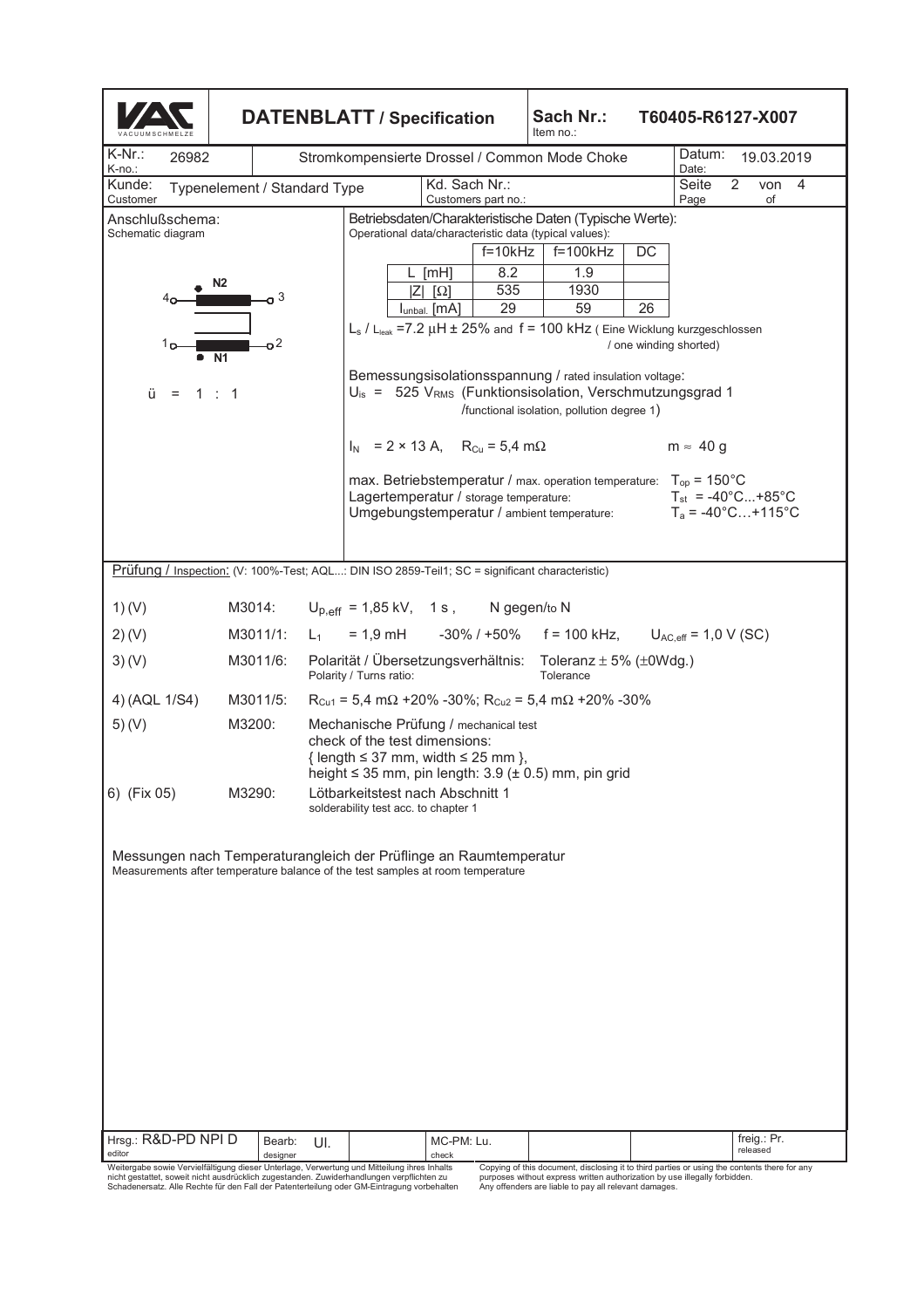

designer |<br>Weitergabe sowie Vervielfältigung dieser Unterlage, Verwertung und Mitteilung ihres Inhalts<br>nicht gestattet, soweit nicht ausdrücklich zugestanden. Zuwiderhandlungen verpflichten zu<br>Schadenersatz. Alle Rechte f